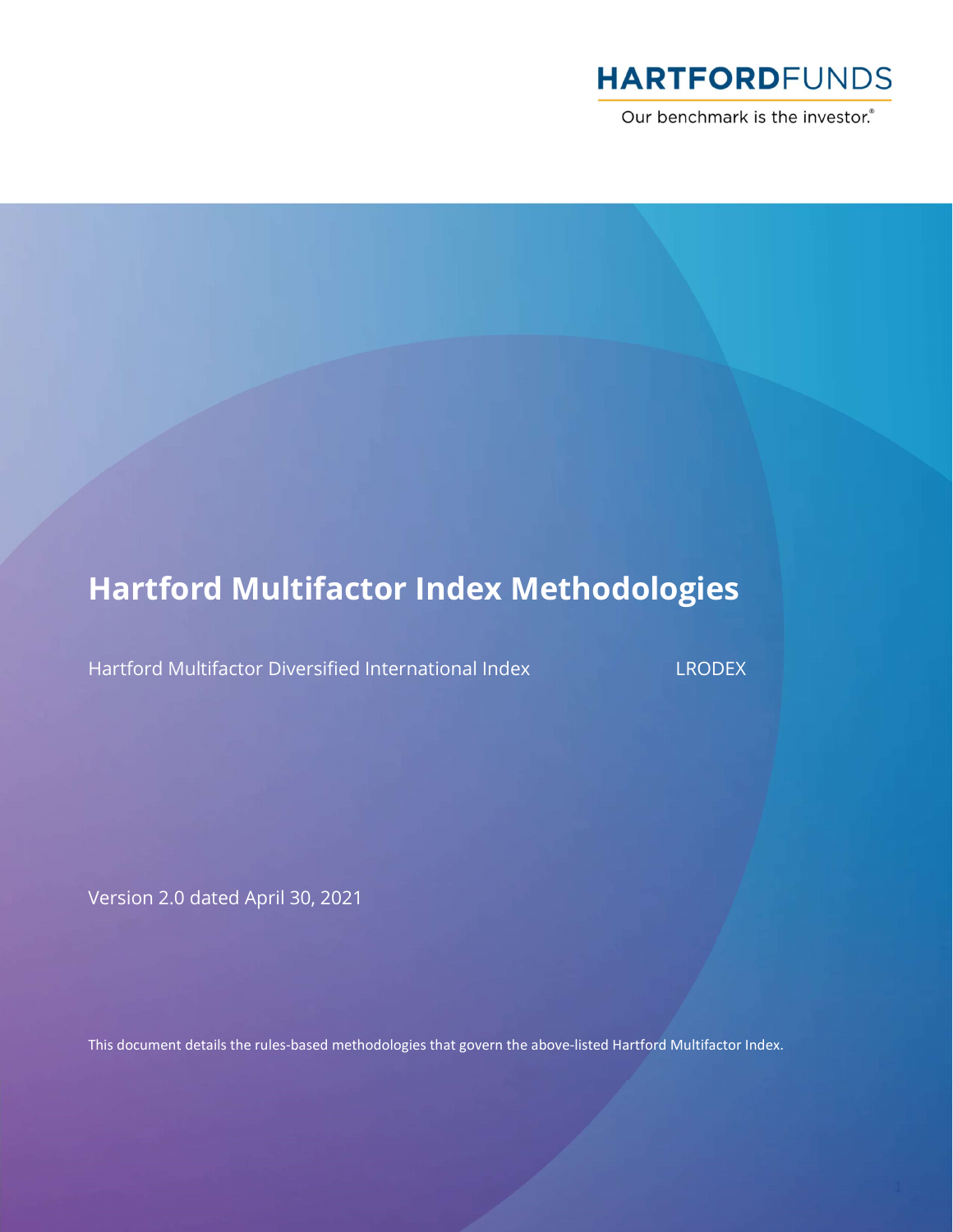# **Contents**

| <b>Hartford Multifactor Index Methodology</b>        | <b>Page</b> |
|------------------------------------------------------|-------------|
| Overview of Hartford Multifactor Indices             | 3           |
| Hartford Multifactor Diversified International Index | 5           |
| <b>Appendix</b>                                      | Page        |
| Index Publishing and Calculation                     | 8           |
| Definitions                                          | 10          |
| <b>Country Eligibility</b>                           | 12          |
| <b>Index Notices</b>                                 | 13          |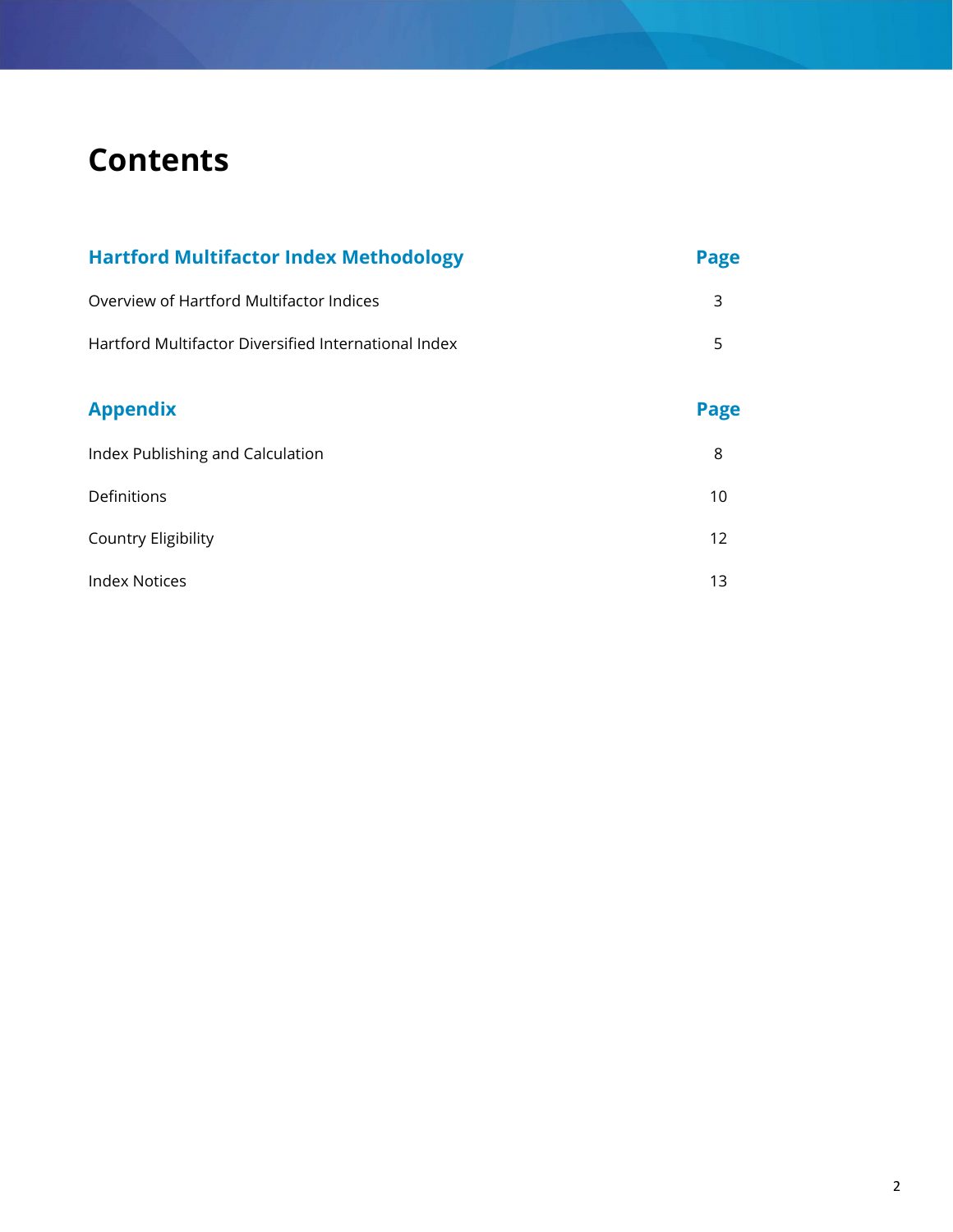# **Overview** Hartford Multifactor Indices

The Hartford Multifactor Index outlined in this document is designed to capture the performance potential of international and emerging-market equities by seeking the enhanced return potential of multiple risk factors while maintaining targeted ranges of exposures across size, sector, and country dimensions.

The rules-based, proprietary methodology employs a multi-layered risk-controlled approach that seeks to de-concentrate country and/or position size risks relative to capitalization-weighted universes while selecting companies exhibiting favorable risk premia factors.

While the index methodologies for each of Hartford Funds' multifactor products follow substantially similar approaches, each was designed to address the risks and opportunities inherent to each capitalization class or equity region. Thus, there are important distinctions between different index strategies.

The Indices' Provider (Lattice Strategies LLC ("Lattice Strategies" or "Lattice"), a wholly owned subsidiary of Hartford Funds Management Company, LLC ("HFMC")) is responsible for the methodology and selection of each index component. The Indices are calculated and distributed by Solactive AG. The Indices are calculated as price and total return indices.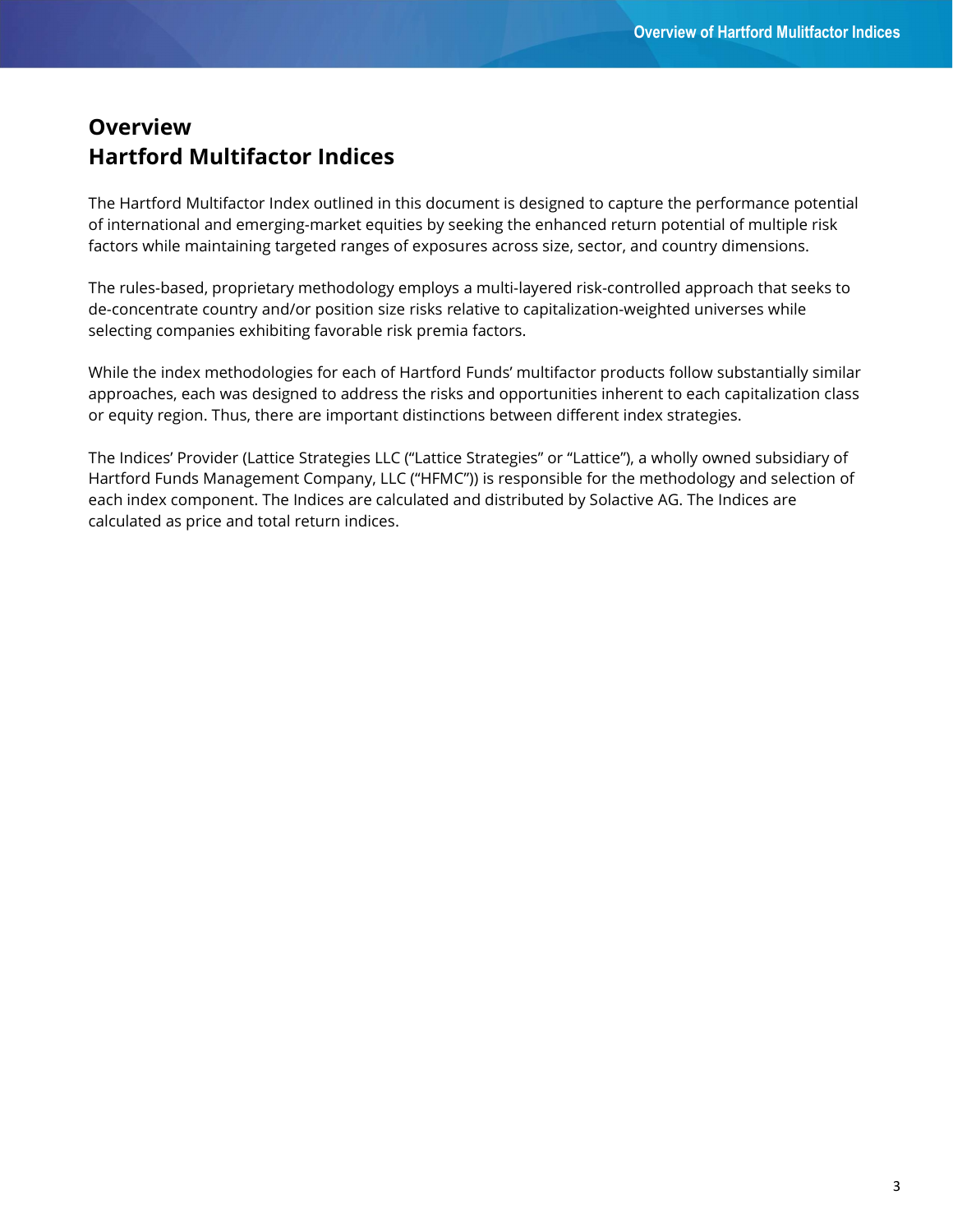## Eligible Securities

Eligible securities for this index are derived from universes composed of companies within the following general parameters:

| <b>Hartford Multifactor Index</b> | Eligible Universe                                            |
|-----------------------------------|--------------------------------------------------------------|
| Diversified International         | Developed (excluding the US) and Emerging Markets. Eligible  |
|                                   | companies include those within the top 85% of each country's |
|                                   | cumulative estimated free-float market capitalization        |

See Appendix for itemized list of eligible countries for each index

## Overview of Index Construction Methodology

Hartford Multifactor Indices deploy an integrated process that seeks to deliberately allocate risk and maximize exposure to companies exhibiting positive exposure to value, momentum, and quality factors.

- **Risk-First Portfolio Construction** Establishes risk parameters for each index by setting volatility as well as company-, size-, sector-, and country-level (for non-US strategies) diversification objectives. The index targets up to a 15% reduction in volatility over a complete market cycle as part of the index design.
- **Multifactor Security Selection** Seeks to select companies exhibiting a favorable combination of value, momentum and quality factors in an attempt to enhance return potential.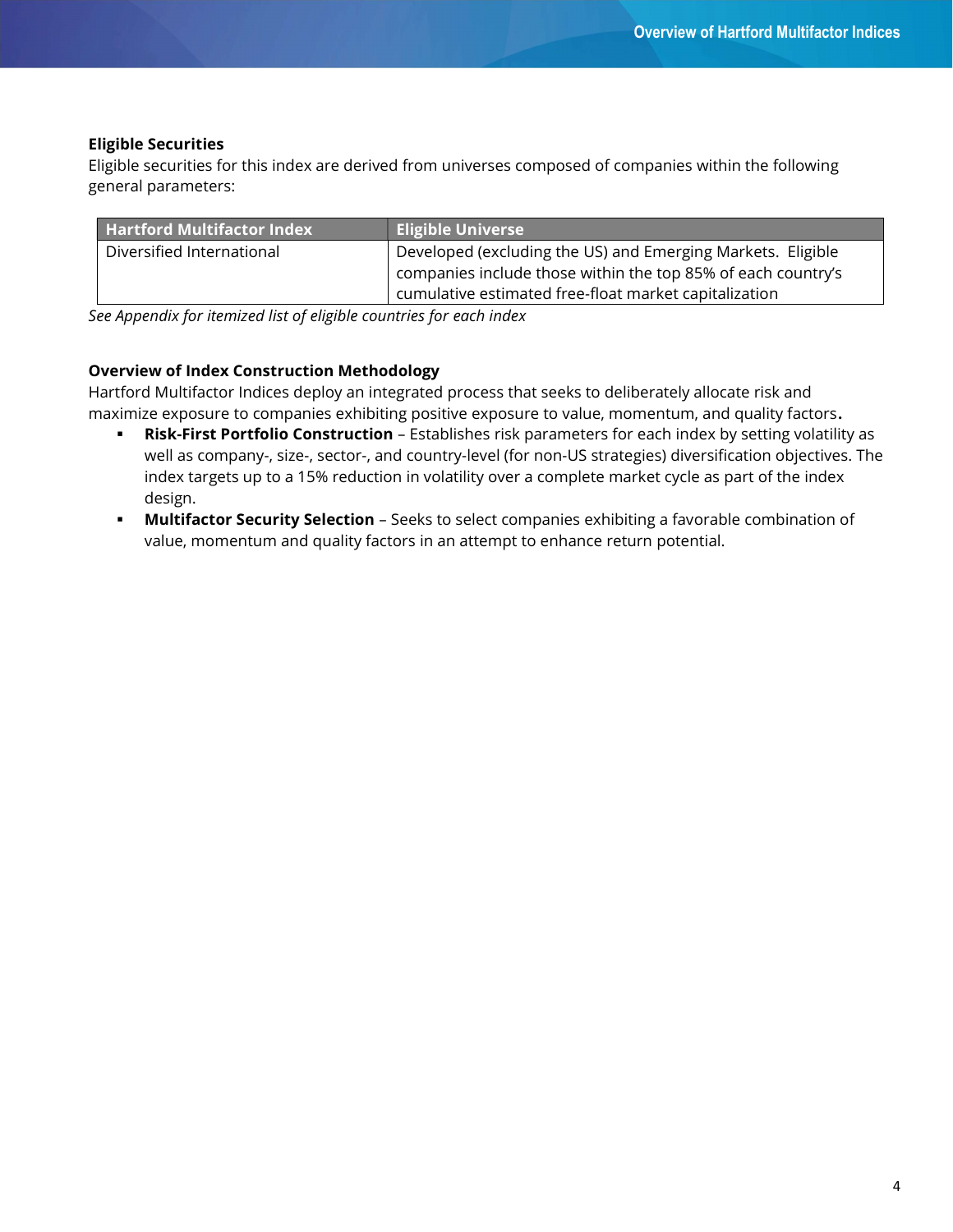# Hartford Multifactor Diversified International Index (LRODEX)

### Index Overview

Hartford Multifactor Diversified International Index (LRODEX or the "Index") seeks to enhance return potential available from investment in developed market (excluding the US) and emerging market companies while reducing volatility by up to 15% over a complete market cycle. The Index methodology seeks to enhance return potential through multifactor security selection while applying a comprehensive risk framework to overall Index construction. The rules-based, proprietary methodology utilizes an optimization process to help achieve the desired composition and targeted characteristics, including reduced volatility, relative sector, country and size constraints and positive value, momentum, and quality relative factor scores at the portfolio level.

# Composition of the Index

#### A. Selection of Index Components

The initial composition of the Index, as well as any ongoing adjustment, is based on the following rules:

#### 1. Country Eligibility

The eligible universe of developed and emerging markets countries excludes the United States and follows generally accepted institutional definitions of developed and emerging market classifications. Country eligibility and inclusion are determined by the Hartford Funds Index Committee utilizing characteristics such as:

- A. Market size (Market capitalization (market cap) as % of GDP, Country Total Market Cap, Market cap as % of World Market Cap)
- B. Size of Economy (Gross Domestic Product (GDP), Country GDP as % of World GDP)
- C. Level of development (GDP per capita)
- D. The country's restrictions on foreign capital investment
- E. Institutional feedback from the international investment community regarding economic development levels and market accessibility

See Appendix for a complete list of eligible countries as of the latest Index reconstitution

#### 2. Equity Universe

All companies included in the Index must pass the following screening criteria:

- A. The company must be domiciled in one of the countries included in the index. Country of domicile classification is determined by the Hartford Funds Index Committee considering characteristics such as:
	- 1. Country of incorporation
	- 2. Country of primary exchange listing
	- 3. Country of headquarters
- B. The average daily trading volume (ADTV) over the last 6 months exceeds 1MM USD
- C. The company is in the top 85% of each country's cumulative estimated free float market capitalization
- D. Limited Partnerships, business development companies, closed-end funds, UBITs and SICAVs are excluded

#### 3. Establishing the Index Constituents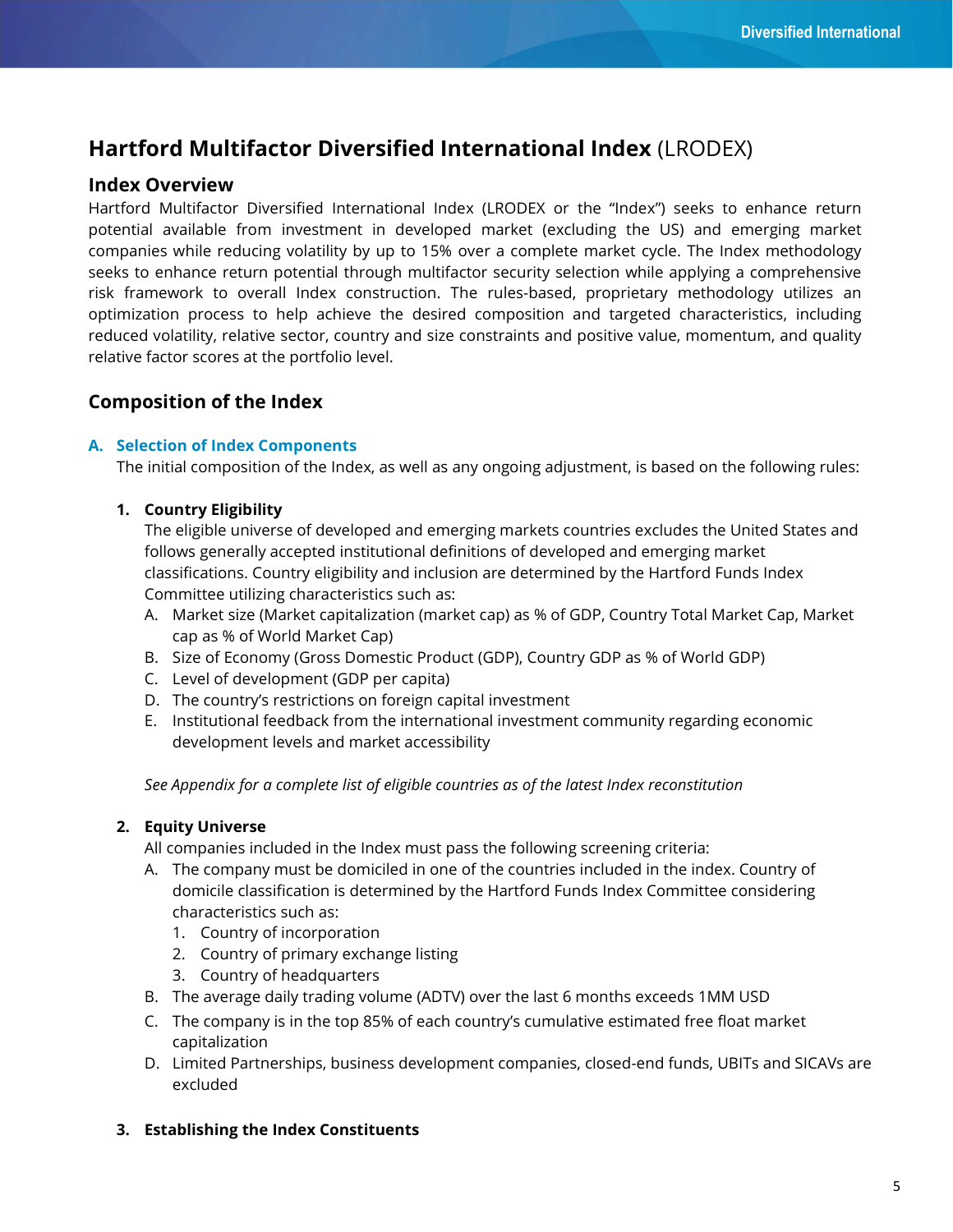Upon determination of the companies to be included in the universe, an optimization process is applied to determine which companies are held and how they are weighted. The objectives and constraints of the process are discussed below.

#### **Strategy Risk Controls**

The Index includes multi-layered risk controls, including:

- 1. Active country allocation limitations vary by the weight of each country in the initial capitalization-weighted universe as follows:
	- i. Maximum Country Weights Relative to Universe
		- 1. Country weight in universe greater than 15%: -1%
		- 2. Country weight in universe 10% to 15%: +5%
		- 3. Country weight in universe 5% to 10%: +3%
		- 4. Country weight in universe less than 5%: +2%
	- ii. Minimum Country Weights Relative to Universe
		- 1. Country weight in universe greater than 15%: -5%
		- 2. Country weight in universe 10% to 15%: -5%
		- 3. Country weight in universe 5% to 10%: -3%
		- 4. Country weight in universe less than 5%: -2%
- 2. Active sector allocation limitations are set at ±2% from each sector's representation in an initial capitalization-weighted universe.
- 3. Based on the estimated free float market capitalization of each country within the international equity universe, eligible companies are allocated across size categories and subject to the following active parameters:

| <b>Size Category</b> | <b>Size Definition</b> | <b>Upper/Lower Limitati</b> |
|----------------------|------------------------|-----------------------------|
| Mega                 | Largest 40%            | ±15%                        |
| Large                | Next 30%               | ±15%                        |
| Mid                  | <b>Next 15%</b>        | ±15%                        |
| Small                | <b>Next 13%</b>        | ±15%                        |
| Micro                | Bottom 2%              | ±15%                        |

- 4. Size and liquidity caps: Max position sizes are applied within the size categories and are based on the lesser of 1.0% or 1x ADTV.
- 5. Minimum effective number of equities must be at least 200
- 6. Seek up to 15% reduction in volatility over a complete market cycle (based on historical standard deviation of the capitalization-weighted candidate universe's 3-year return)<sup>1</sup>

#### **Factor Enhancement**

-

The security selection process seeks to identify and allocate capital to companies with attractive factor characteristics. In this analysis, factors covering the traditional dimensions of value, momentum and quality are utilized. Companies are selected with an aim to enhance the overall factor characteristics of the index while also meeting the strategy risk controls outlined above.

#### Creating Aggregated Factor Scores

Once the Valuation, Momentum and Quality scores have been calculated, combined factor scores are assigned and based on the following weighting: Value 50%, Momentum 30% and Quality 20%. Combined scores for financial and real estate sector companies are assigned weightings of 65% Value and 35% Momentum.

 $^{\rm 1}$ To help achieve this target, optimization process inputs seek 20% volatility reduction over a complete market cycle.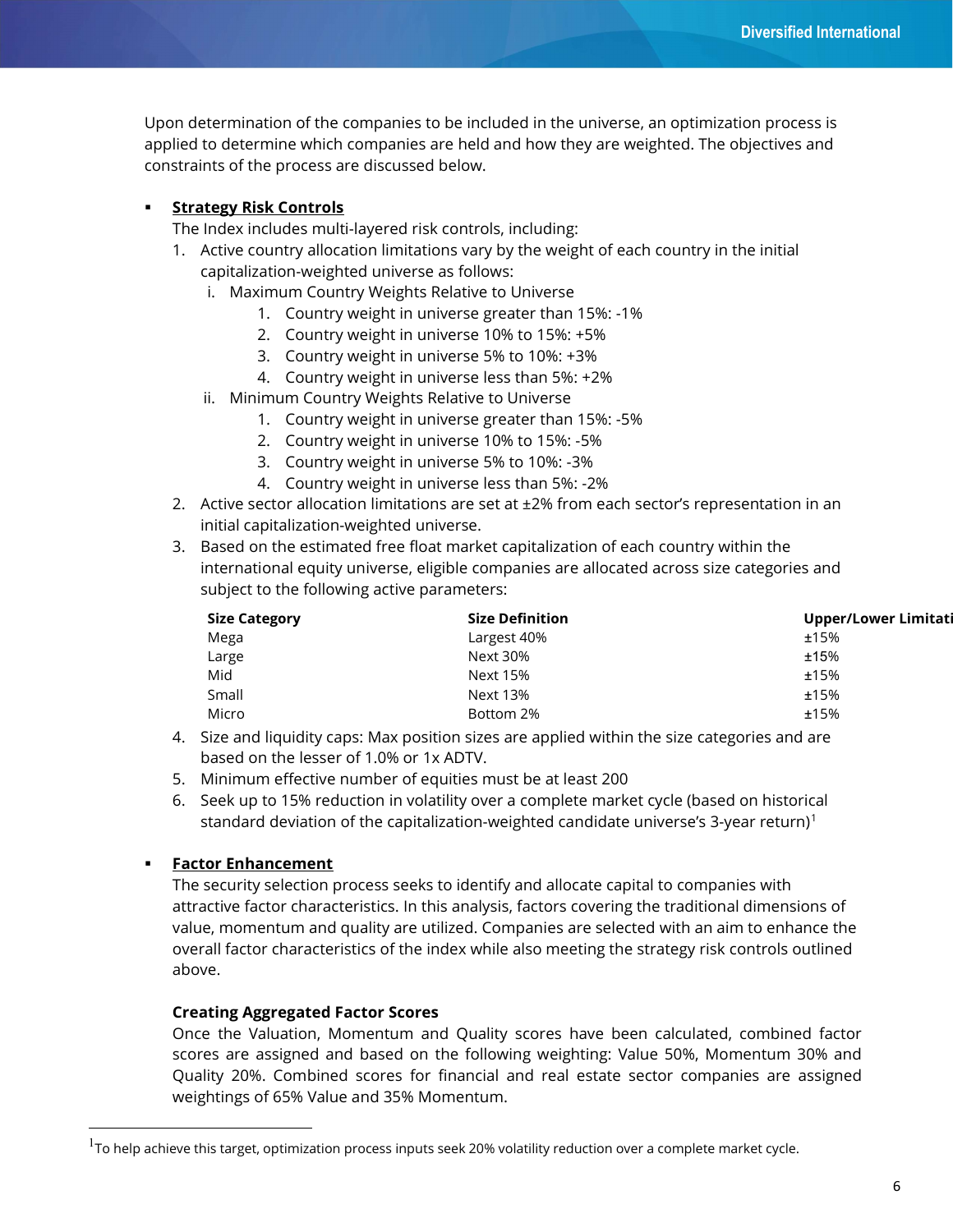Through an optimization process, the strategy selects from eligible companies with the highest combined factor scores while also seeking positive portfolio-level exposure to multiple factors relative to the initial capitalization-weighted universe. Considered factors in this step are defined below:

#### Hartford Value Factor

The Hartford Value Factor equally weights multiple valuation metrics to arrive at an aggregated valuation metric. Valuation metrics include: Earnings Yield, EBITDA/Enterprise Value (EV), Operating Cash Flow/EV, Revenue/EV, Dividend Yield, and Book Value (used only in financials and real estate as a replacement to EBITDA/EV).

#### Hartford Momentum Factor

The Hartford Momentum Factor equally weights Last 12 ex-1 monthly returns and last 6 ex-1 monthly returns to arrive at an aggregated momentum metric.

#### Hartford Quality Factor

\_\_\_\_\_\_\_\_\_\_\_\_\_\_\_\_\_\_\_

Gross profitability / total assets is used to measure quality in the Index. Where the factor is not available (i.e. for financial and real estate companies), quality is excluded from the factor mix.

 The principle of "neutralization" is applied in the calculation of factor scores. Neutralization is meant to help remove biases between companies and securities of different classifications. In particular, the neutralization employed seeks to jointly mitigate biases by geographic (e.g. country, region) exposure and economic (e.g. sector, industry) exposures.

#### B. Determining the Final Risk-Optimized Index

With the above inputs in place, the Index is constructed using a proprietary optimization process. The optimization uses the initial starting universe of eligible companies as the baseline and the optimization objectives and constraints determine the composition of the Index during each reconstitution and rebalance period. The process layer determines a suitable combination of companies that allows for the greatest expression of index objectives, including factor expression, diversification goals and volatility targets.

#### **EXECUTE: Turnover Reduction**

The optimization process seeks to mitigate unnecessary and counterproductive turnover while maintaining index attributes and other risk controls.

#### C. Reconstitution and Rebalancing

The composition of the Index is reconstituted and reweighted on the second Wednesday in March and on the second Wednesday in September. The composition of the Index is reviewed on each Selection Day and the necessary adjustments are announced. The Inception Date of the Index is June 30, 2019.

See Appendix for definitions of terms.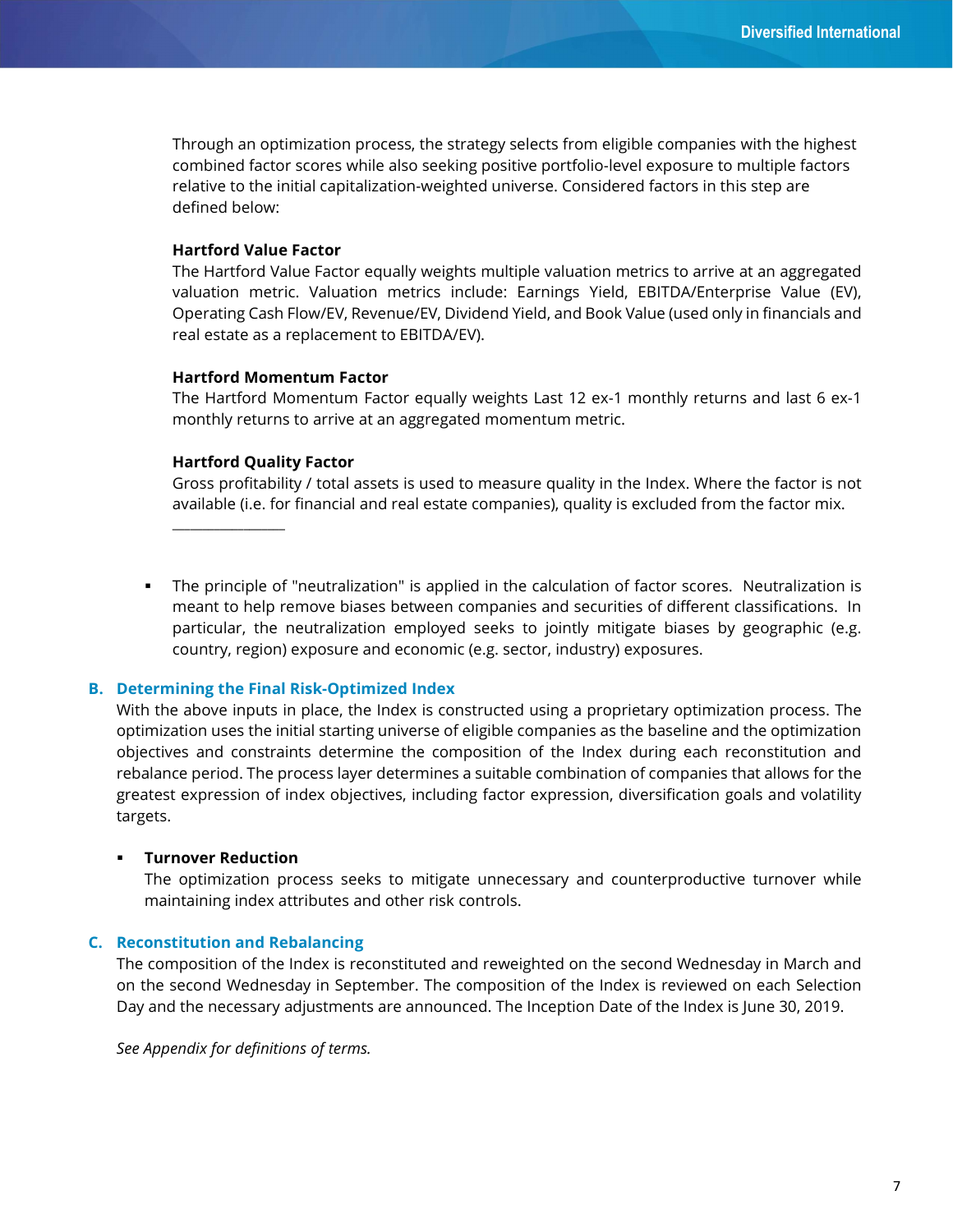# Appendix: Index Publishing and Calculation General Information

### Hartford Multifactor Index Tickers and ISINs

| <b>Index Name</b>                | <b>Total Return</b> |              | <b>Price Return</b> |              |
|----------------------------------|---------------------|--------------|---------------------|--------------|
|                                  | Ticker              | ISIN         | Ticker              | <b>ISIN</b>  |
| Hartford Multifactor Diversified | <b>LRODEX</b>       | DE000SLA8GZ0 | LRODEP              |              |
| International Index              |                     |              |                     | DE000SLA8JG4 |

## **Distribution**

The Indices are published via the price marketing services of Boerse Stuttgart AG and are distributed to all affiliated vendors. Each vendor decides on an individual basis as to whether the vendor will distribute/display each Hartford Multifactor Index via the vendor's information systems.

### Prices and calculation frequency

The price of the Indices are calculated on each Business Day based on the prices on the respective Exchanges on which the Index Components are listed. The most recent prices of all Index Components are used. Prices of Index Components not listed in the Index Currency are translated using spot rates (London 4pm) as quoted by Thomson Reuters. Should there be no current price available on Reuters, the most recent price or the Trading Price on Reuters for the preceding Trading Day is used in the calculation.

The Indices are calculated every U.S. Business Day from 12:00am to 10:50pm, CET. The Index price is calculated continuously in 15-second intervals during these hours. In the event that data cannot be provided to Reuters or to the pricing services of Boerse Stuttgart AG, the Index cannot be distributed.

Any incorrect calculation is adjusted on a retrospective basis.

Lattice Strategies engages with and pays a fee to Solactive AG for index calculation and distribution services. Lattice Strategies is responsible for the methodology and selection of the index components. The Indices are calculated as price and total return indices in USD.

## Decision-making bodies

A committee, composed of members as determined by Lattice Strategies LLC, is responsible for decisions regarding the application of any amendments to the rules (in this document referred to as the "Committee" or the "Index Committee"). The Committee shall decide if any Extraordinary Events should occur and on the implementation of any necessary adjustments.

Members of the Committee can recommend changes to the index methodology rules and submit them to the Committee for approval at any time. Refinements to methodology will be communicated in advance of pre-established rebalance and reconstitution periods via updates to the methodology document and noted in the Index Notices section of the Appendix.

## Publication

All specifications and information relevant for calculating the Index are available via the following link: https://www.solactive.com/wp-content/uploads/2019/12/Equity-Index-Methodology- 1.1\_29\_11\_2019.pdf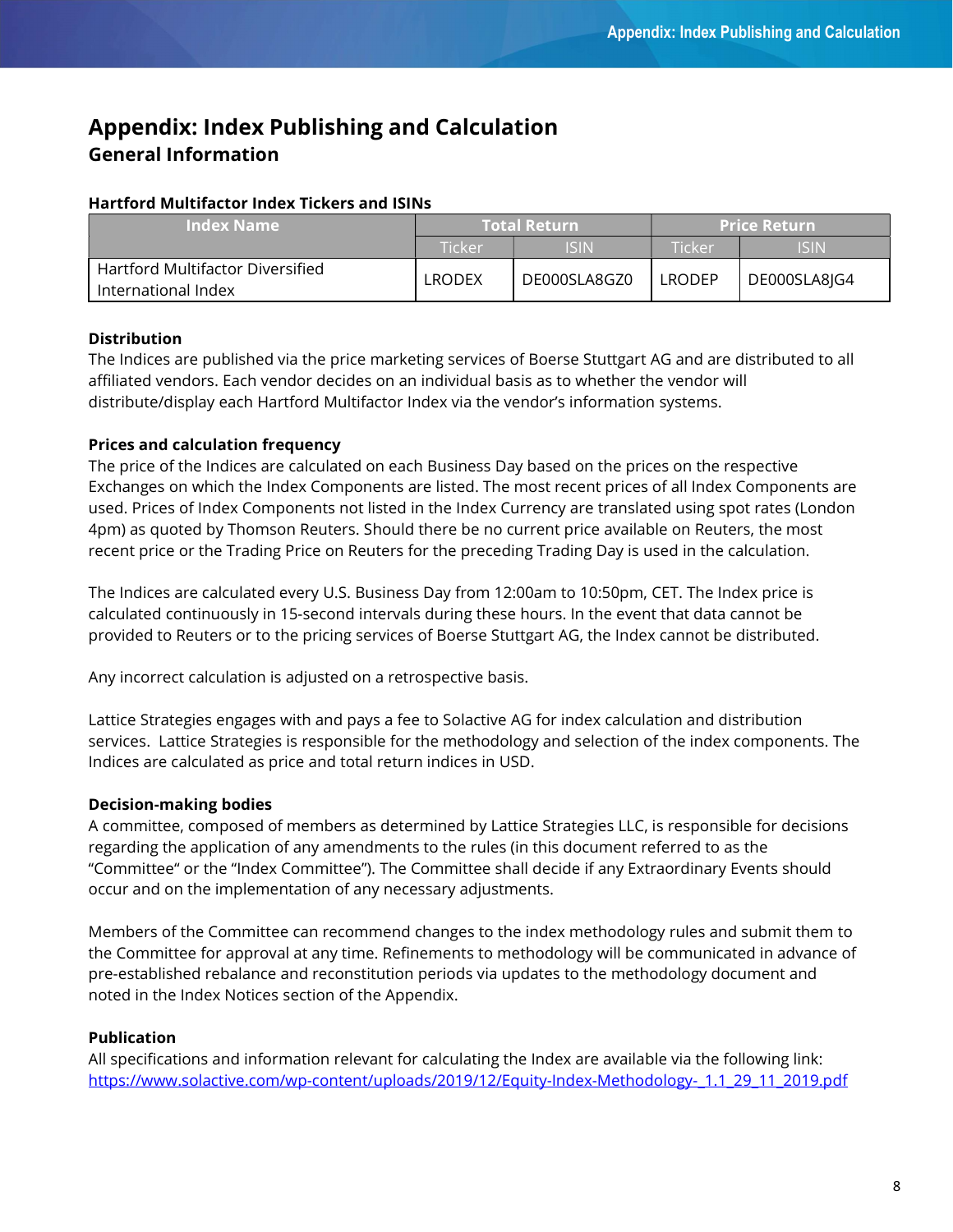#### Licensing

Licenses to use the Indices as the underlying value for derivative instruments are issued to stock exchanges, banks, financial services providers and investment houses by Lattice Strategies LLC.

#### Extraordinary adjustment

If a company included in any of the Indices is removed from an Index between two Adjustment Days due to an Extraordinary Event, or is otherwise deemed by the index committee to have experienced an Extraordinary Event that impacts its qualification for inclusion in the Index as determined by the Methodology, if necessary, the index committee shall designate a successor company or otherwise determine a course of action to bring the impacted company position back into alignment with the Methodology. The new Index composition would be communicated to Solactive AG once determination is made by the index committee, and any such change would be published by Solactive AG as soon as practicable thereafter, normally after the close of the US markets on the following business day. To the extent any such index committee determination is made within 45 days of the next Adjustment Day, the index committee may elect to wait until such next Adjustment Day to make the adjustment to the Index.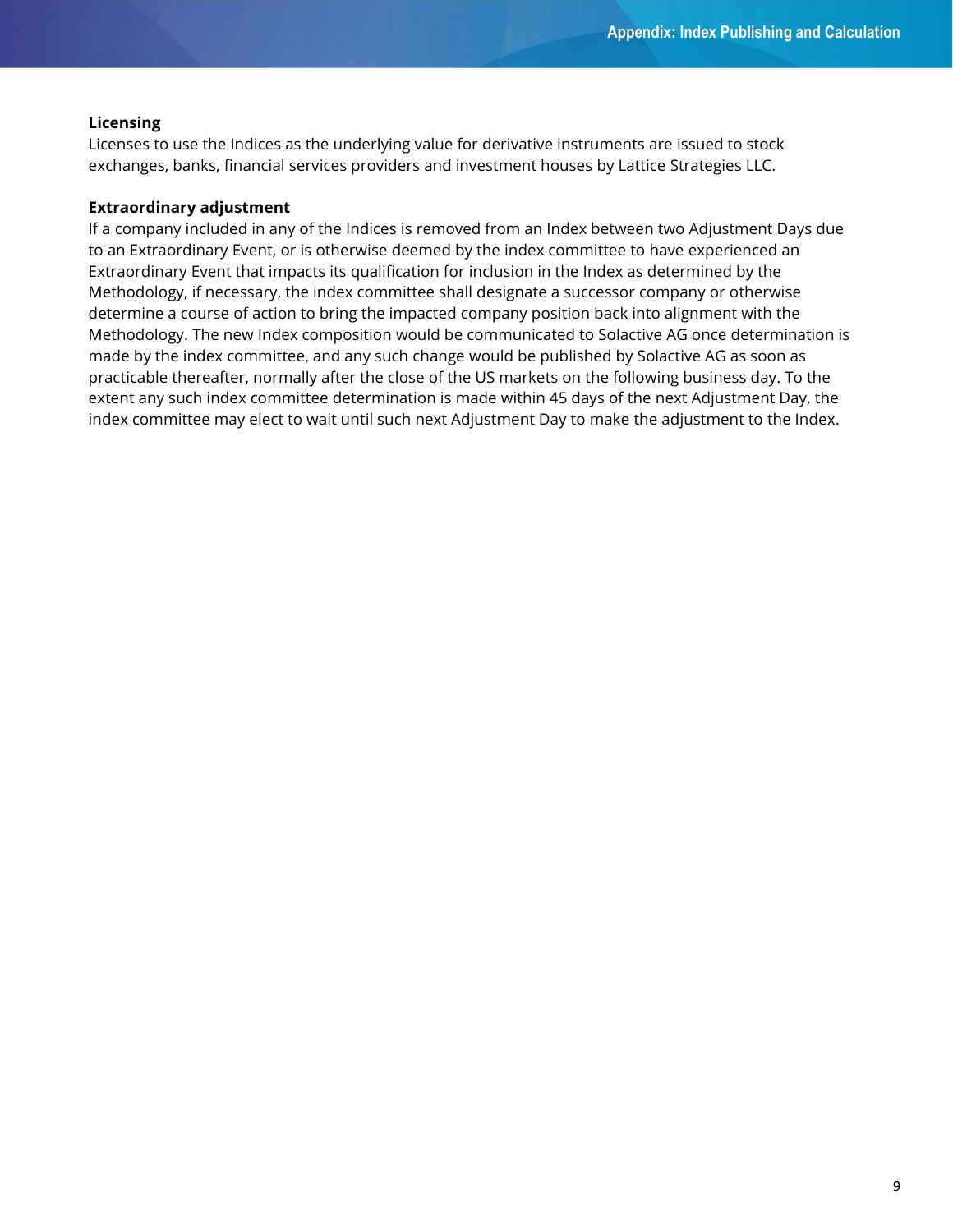# Appendix: Definitions

#### Definitions

Adjustment Days - An adjustment date is the date on which financial adjustments will be made to a contract or transaction as agreed by all the parties involved in the transaction.

**Book Value** – The book value of an asset is the value at which the asset is carried on a balance sheet and calculated by taking the cost of an asset minus the accumulated depreciation.

**Debt-to-GDP** – Debt-to-Gross Domestic Product (GDP) is the ratio of a country's public debt to its gross domestic product and can be interpreted as the number of years needed to pay back debt if GDP is dedicated entirely to debt repayment.

Dividend Yield - Dividend Yield is the weighted average dividend yield of the companies in the index (including cash). The number is not intended to demonstrate income earned or distributions made by a portfolio.

**Earnings Yield** – The net income (before extraordinary items and discontinued operations) for the most recent four-quarter period divided by the current total public equity value of the company.

**EBITDA/Enterprise Value (EV)** – EBITDA is an acronym for Earnings Before Interest Taxes Depreciation and Amortization. EBITDA/EV is a metric that is used as a valuation tool to allow investors to compare the value of a company, debt included, to the company's cash earnings less noncash expenses.

**Extraordinary Event** – Includes, but is not limited to, a corporate takeover, merger, spin-off, special dividend, or delisting, which may alter the manner in which the company's securities are valued and/or traded.

Free Float Market Capitalization - Free float market capitalization is another method of calculating market capitalization that requires taking the equity's price and multiplying it by the number of shares readily available in the market.

Gross Domestic Product (GDP) - Gross domestic product is the monetary value of all finished goods and services produced within a country's borders in a specific time and is used as a broad measurement of a nation's overall economic activity.

Gross Profitability - Gross profitability is the profit a company makes after deducting the costs associated with making and selling its products, or the costs associated with providing its services.

Gross Profits/Total Assets – Gross profit/total assets is a profitability measure that allows investors to compare the gross profits of a company to the company's total assets.

Index Component – Security within an Index

Index Calculator – Agent responsible for calculating the value of each index (Solactive AG or any other appropriately appointed successor in this function.)

Index Currency – The US dollar.

Index Provider – Lattice Strategies LLC.

Market Cap – Market cap or market capitalization refers to the total dollar market value of a company's outstanding shares and is calculated by multiplying a company's shares outstanding by the current market price of one share.

Market Disruption Event - Market disruption events are situations where markets cease to function in a regular manner, typically characterized by rapid and large market declines.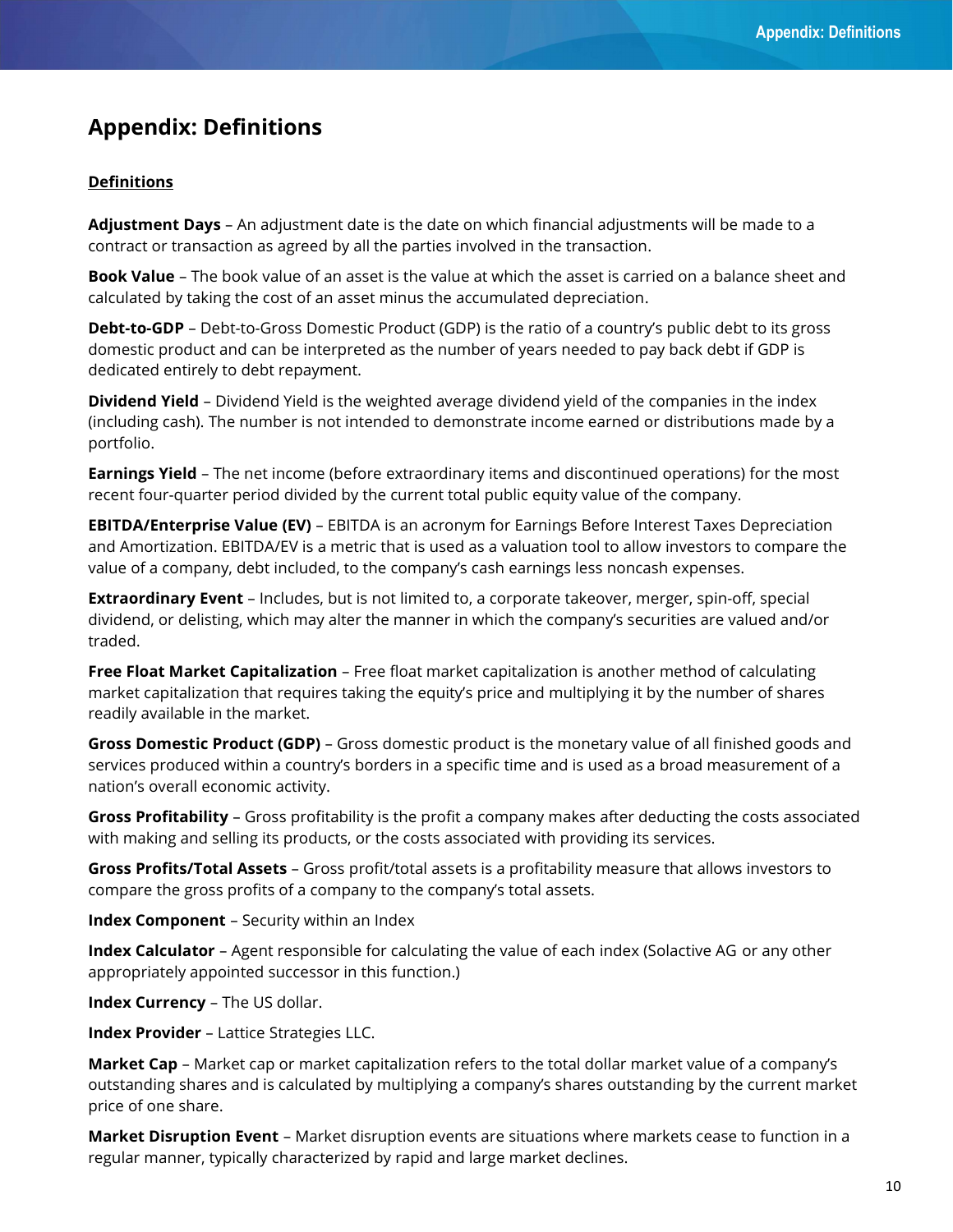**Operating Cash Flow/EV** – Operating Cash Flow/EV is the ratio of estimated cash generation to the entire economic value of a company. Cash production is calculated by taking the net income (before extraordinary items and discontinued operations) plus amortization and depreciation plus preferred dividends.

Rebalance – Rebalance is the process of realigning the weightings of a portfolio of assets by periodically buying or selling assets in a portfolio to maintain an original desired level of asset allocation.

Reconstitution - Reconstitution is the re-setting of an index that involves adding and removing companies as well as re-ranking existing companies so that the composition of the index reflects the application of systematic rules.

Revenue/EV - Revenue/EV is a measure of the value of a company that compares a company's enterprise to value to its revenue and is an indicator that investors use to determine whether a company is priced well.

Spot Rate – The price quoted for immediate settlement on a commodity, a security or a currency.

Standard Deviation - Standard Deviation is a statistical measure of the extent to which returns of an asset vary from its average return over a certain period.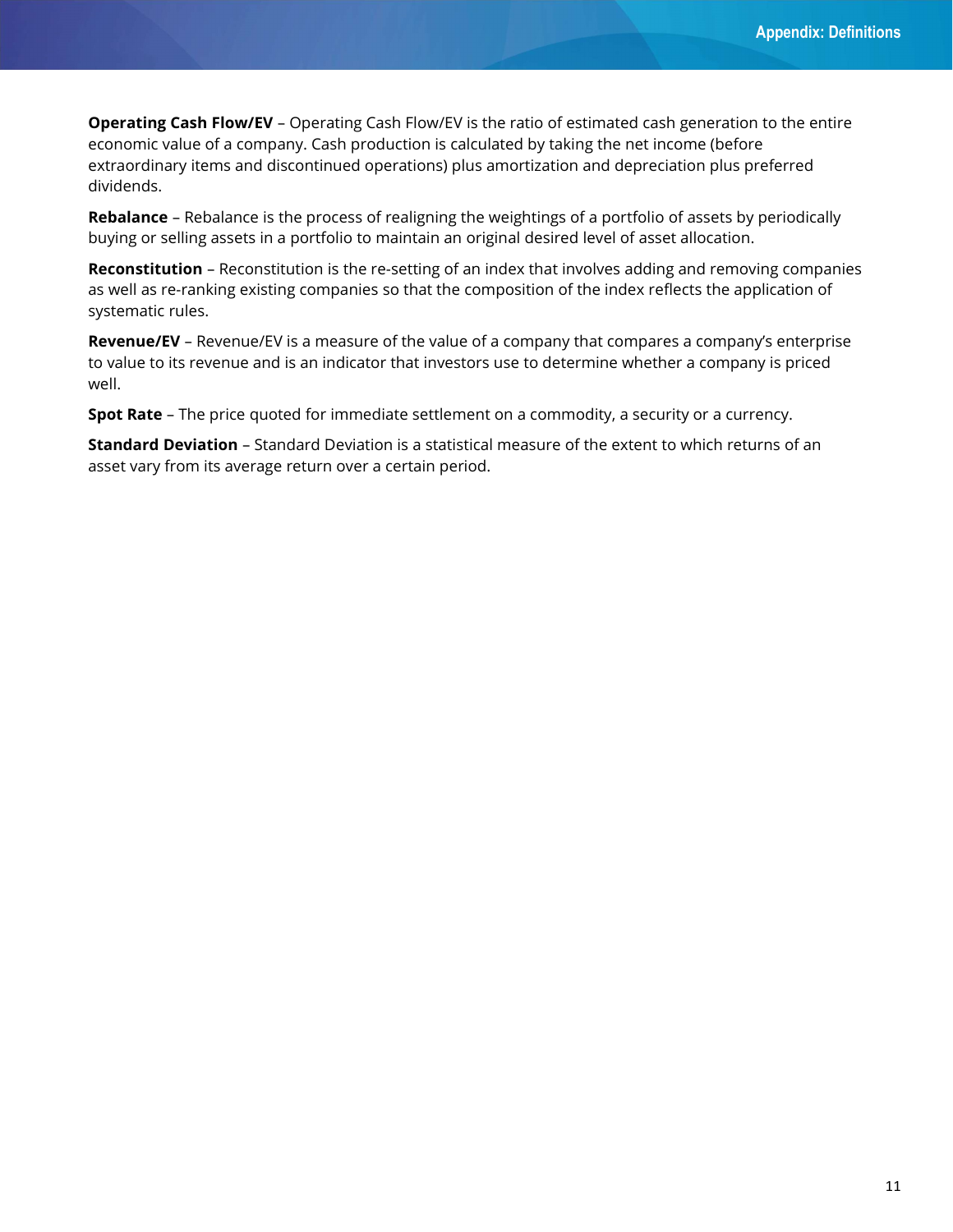# Appendix: Country Eligibility by Index (as of April 2021)

# Hartford Multifactor Diversified International Index

# Developed Markets

| Australia | France    | Japan       | Singapore      |
|-----------|-----------|-------------|----------------|
| Austria   | Germany   | Luxembourg  | Spain          |
| Belgium   | Hong Kong | Netherlands | Sweden         |
| Canada    | Ireland   | New Zealand | Switzerland    |
| Denmark   | Israel    | Norway      | United Kingdom |
| Finland   | Italy     | Portugal    |                |

# Emerging Markets

| Brazil   | Indonesia   | Russia       |
|----------|-------------|--------------|
| Chile    | Malaysia    | South Africa |
| China    | Mexico      | South Korea  |
| Colombia | Philippines | Taiwan       |
| India    | Poland      |              |

Thailand Turkey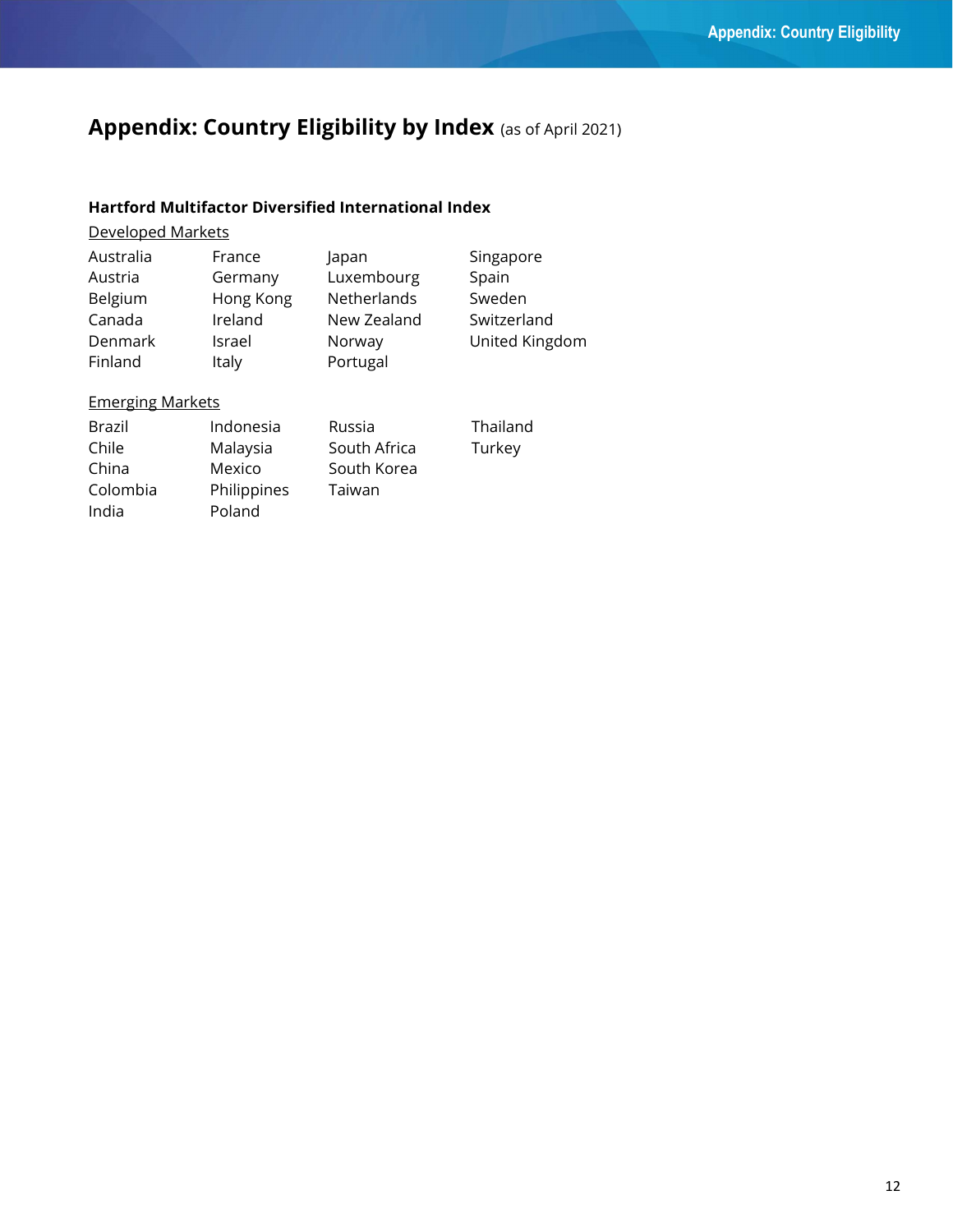# Appendix: Index Notices

The Index Committee is responsible for all decisions regarding methodology and application of Hartford Multifactor Indices. As part of its mandate, the Index Committee regularly reviews the tools and techniques employed by the team responsible for applying index methodology rules toward the calculation of security weights (i.e. achieving objectives stated in the methodology).

From time to time, the tools, program, and procedures employed in applying the index methodologies may be refined and enhanced.

Data Sources used in the development of Hartford Multifactor Indices include:

S&P Capital IQ/Compustat FactSet Research Systems Inc. Bloomberg L.P. International Monetary Fund (Country Eligibility) Organisation for Economic Co-Operation and Development